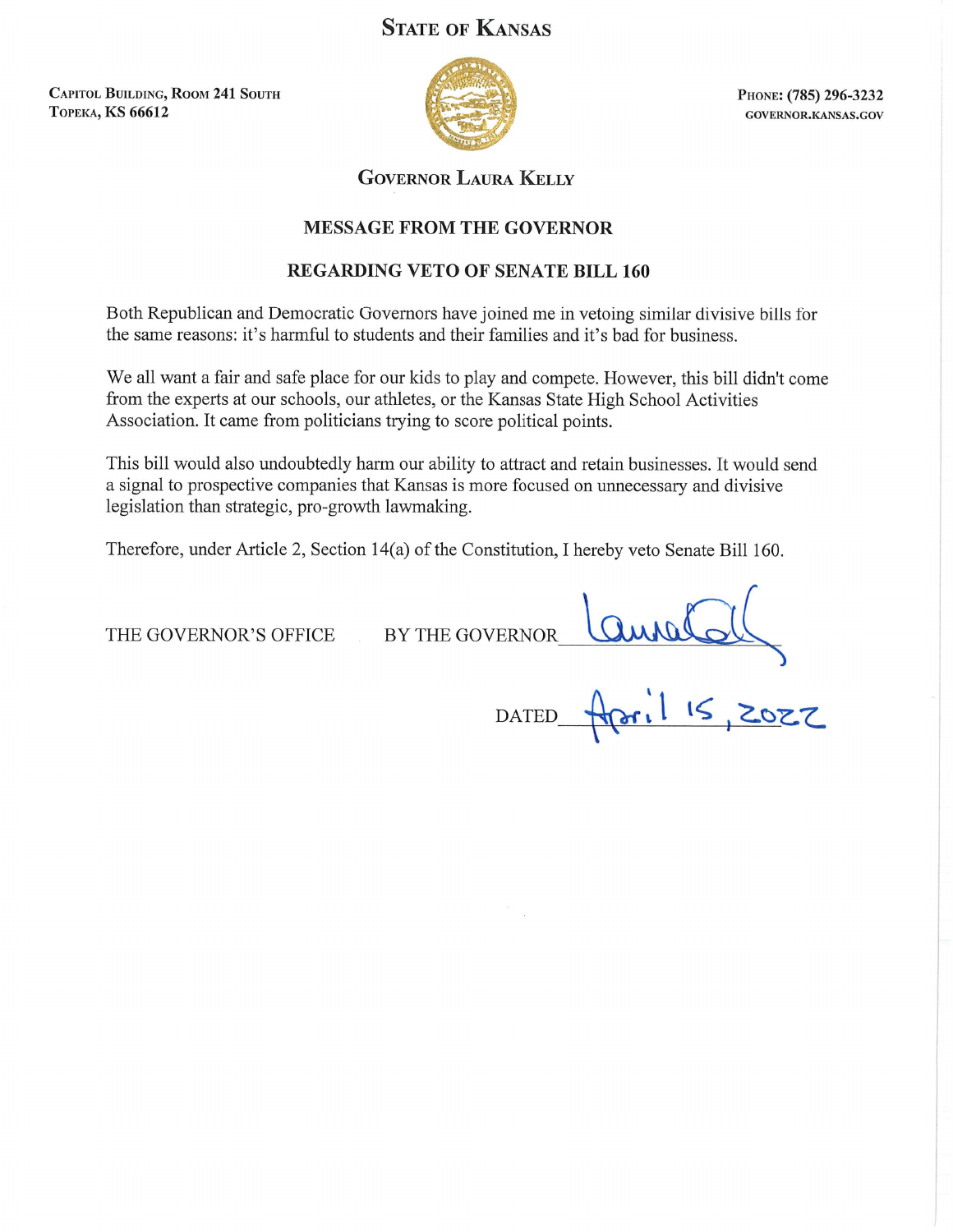#### SENATE BILL No. 160

AN ACT concerning education; relating to student athletes; enacting the fairness in women's sports act; restricting participation on women's teams to female students; providing a cause of action for violations.

#### *Be it enacted by the Legislature of the State of Kansas:*

Section 1. The provisions of sections 1 through 5, and amendments thereto, shall be known and may be cited as the fairness in women's sports act.

Sec. 2. (a) Interscholastic, intercollegiate, intramural or club athletic teams or sports that are sponsored by a public elementary or secondary school, a postsecondary educational institution, as such term is defined in K.S.A. 74-3201b, and amendments thereto, or any school or other postsecondary educational institution whose students or teams compete against a public school or postsecondary educational institution shall be expressly designated as one of the following based on biological sex:

(1) Males, men or boys;

(2) females, women or girls; or

(3) coed or mixed.

(b) Athletic teams or sports designated for females, women or girls shall not be open to students of the male sex.

(c) (1) The Kansas state high school activities association shall adopt rules and regulations for its member schools for the implementation of this section.

(2) The state board of regents and the governing body for each municipal university, community college and technical college shall adopt rules and regulations for the postecondary educational institutions governed by each such entity, respectively, for the implementation of this section.

Sec. 3. No governmental entity, licensing or accrediting organization or athletic association or organization shall entertain a complaint, open an investigation or take any other adverse action against a school or postsecondary educational institution for maintaining separate interscholastic, intercollegiate, intramural or club athletic teams or sports for students of the female sex.

Sec. 4. (a) Any student who is deprived of an athletic opportunity or suffers any direct or indirect harm as a result of a violation of section 2, and amendments thereto, shall have a private cause of action for injunctive relief, damages and any other relief available under law against the school or postsecondary educational institution.

(b) Any student who is subject to retaliation or other adverse action by a school, postsecondary educational institution or athletic association or organization as a result of reporting a violation of section 2, and amendments thereto, to an employee or representative of such school, postsecondary educational institution or athletic association or organization, or to any state or federal agency with oversight of schools or postsecondary educational institutions in this state, shall have a private cause of action for injunctive relief, damages and any other relief available under law against the school, institution or athletic association or organization.

(c) Any school or postsecondary educational institution that suffers any direct or indirect harm as a result of a violation of section 2 or 3, and amendments thereto, shall have a private cause of action for injunctive relief, damages and any other relief available under law against the governmental entity, licensing or accrediting organization or athletic association or organization.

(d) All civil actions shall be initiated within two years after the harm occurred. Persons or organizations who prevail on a claim brought pursuant to this section shall be entitled to monetary damages, including for any psychological, emotional and physical harm suffered, reasonable